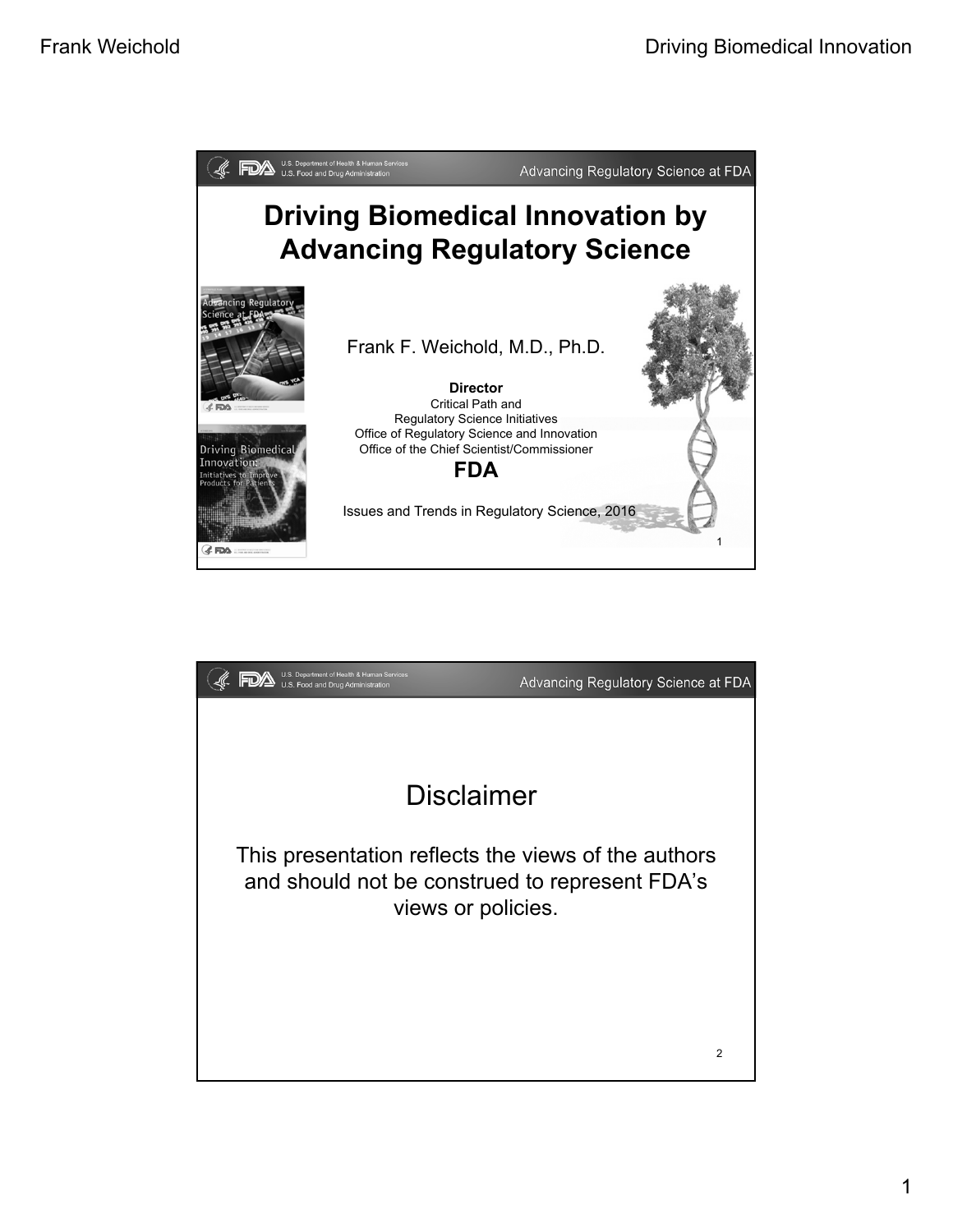

| U.S. Department of Health & Human Services<br>Food and Drug Administration                                                                                                                                                                                                                                                                                                                                                                                                                                                      | Advancing Regulatory Science at FDA |  |
|---------------------------------------------------------------------------------------------------------------------------------------------------------------------------------------------------------------------------------------------------------------------------------------------------------------------------------------------------------------------------------------------------------------------------------------------------------------------------------------------------------------------------------|-------------------------------------|--|
| Impetus for Reform                                                                                                                                                                                                                                                                                                                                                                                                                                                                                                              |                                     |  |
| • "Public and Congress increasingly disillusioned with<br>the pharmaceutical industry"<br>• "Several new drugs found to cause adverse<br>reactions"<br>• Industry's advertising practices, its high profits, and<br>the high cost of prescription drugs  under fire"<br>• Physicians "joined in criticizing drug advertising as<br>excessive, misleading andinaccurate" "frustrated<br>by the hard selling pharmaceutical sales<br>representatives"<br>• "Health care costs a subject of scrutiny in Congress<br>and the press" |                                     |  |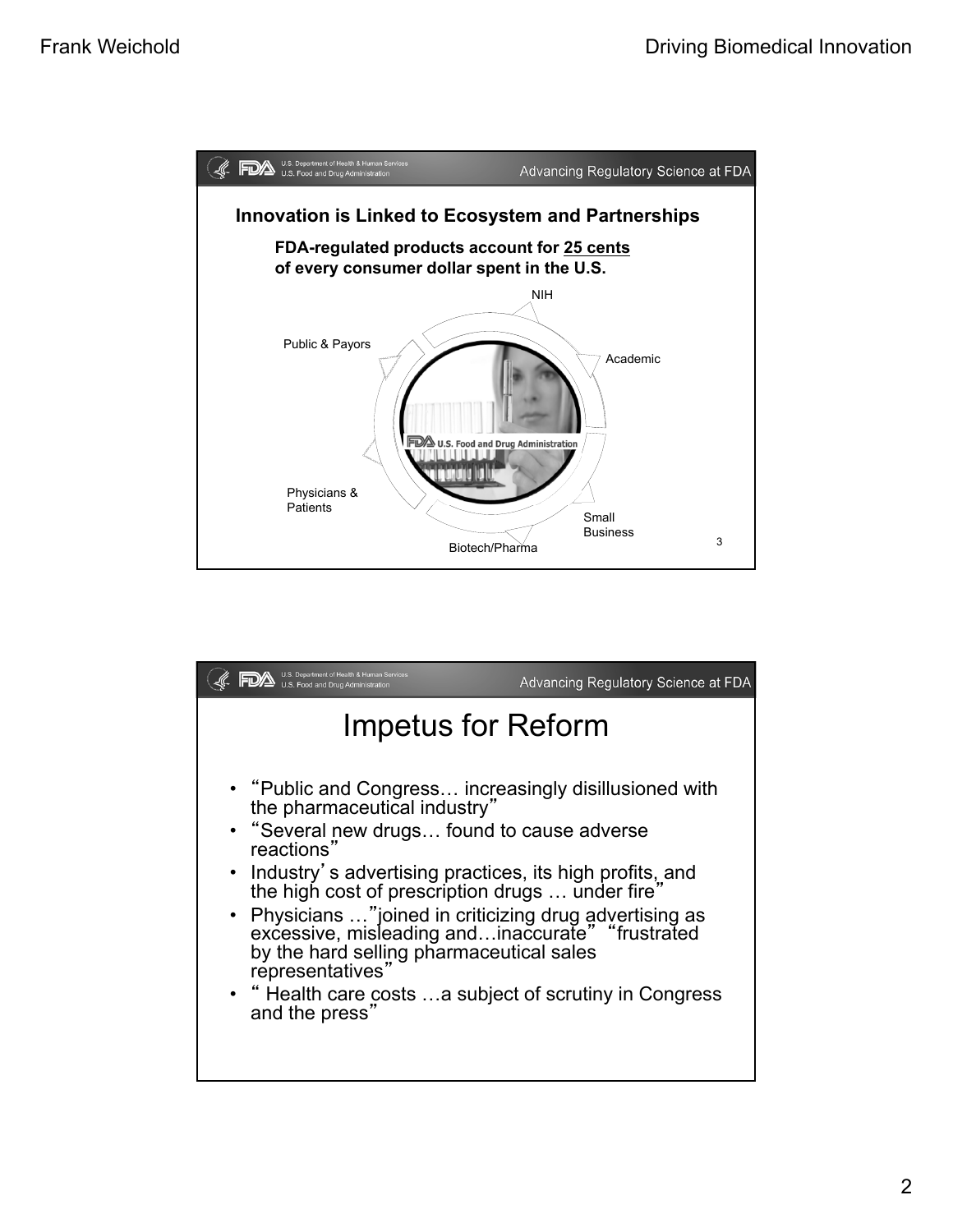

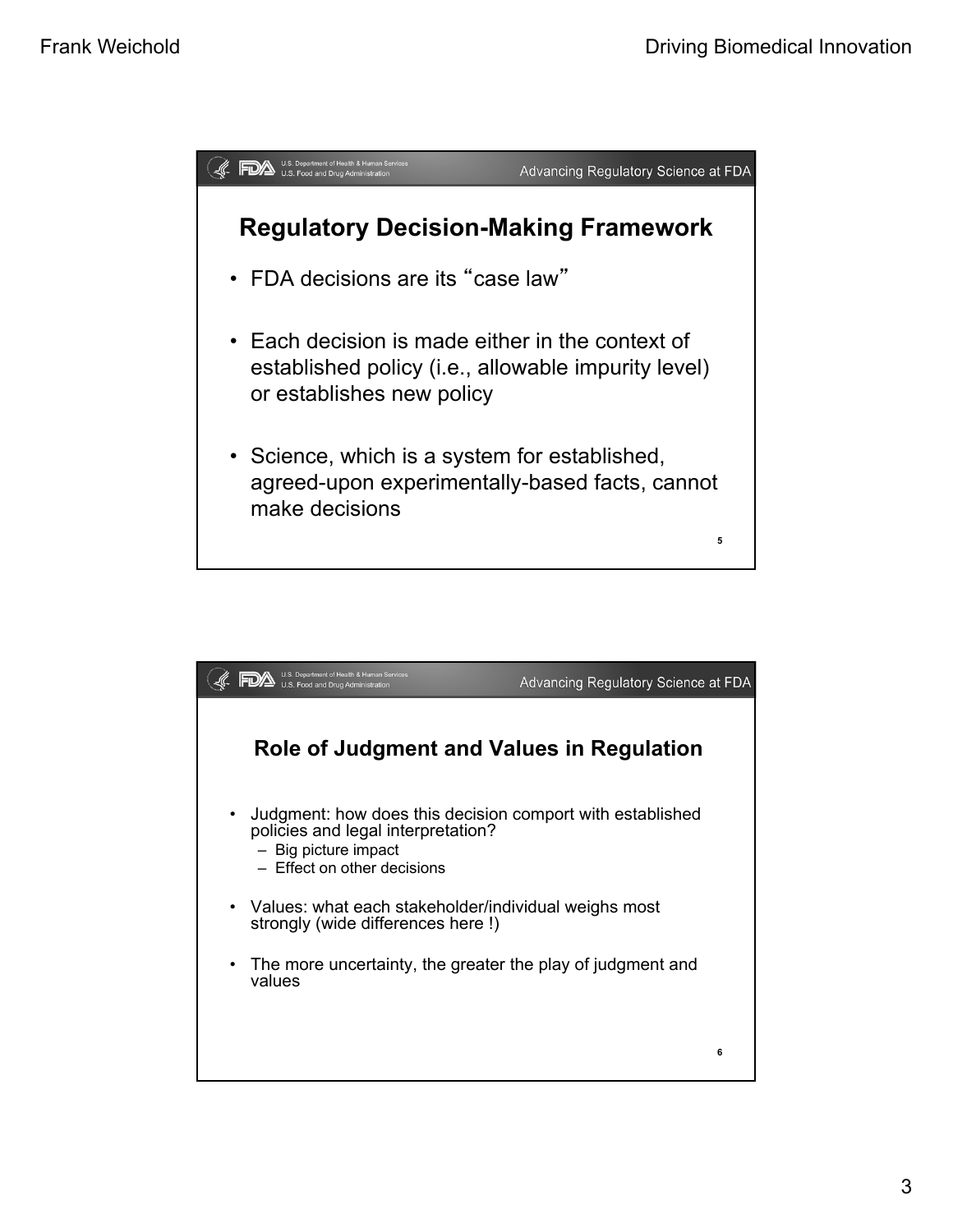

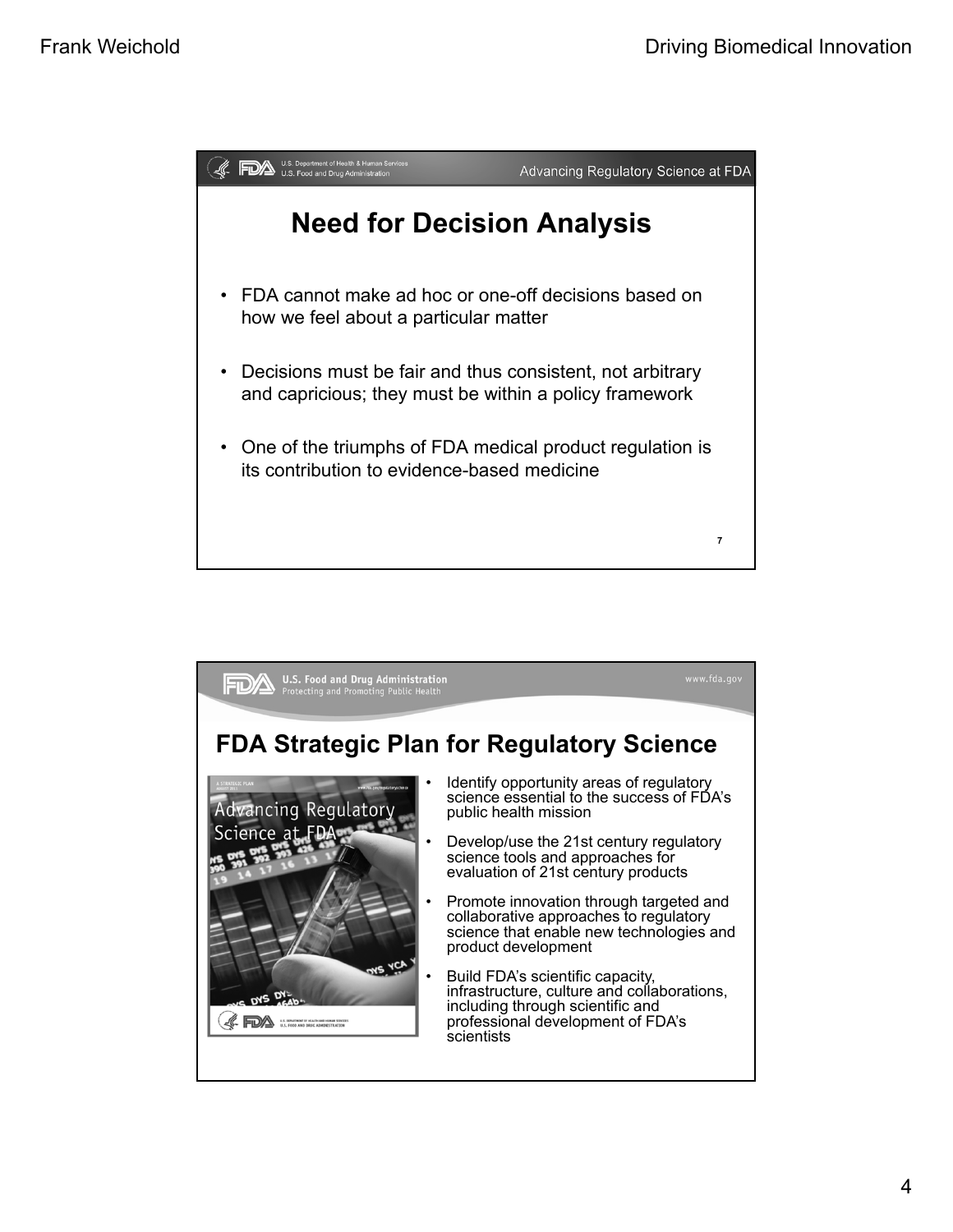

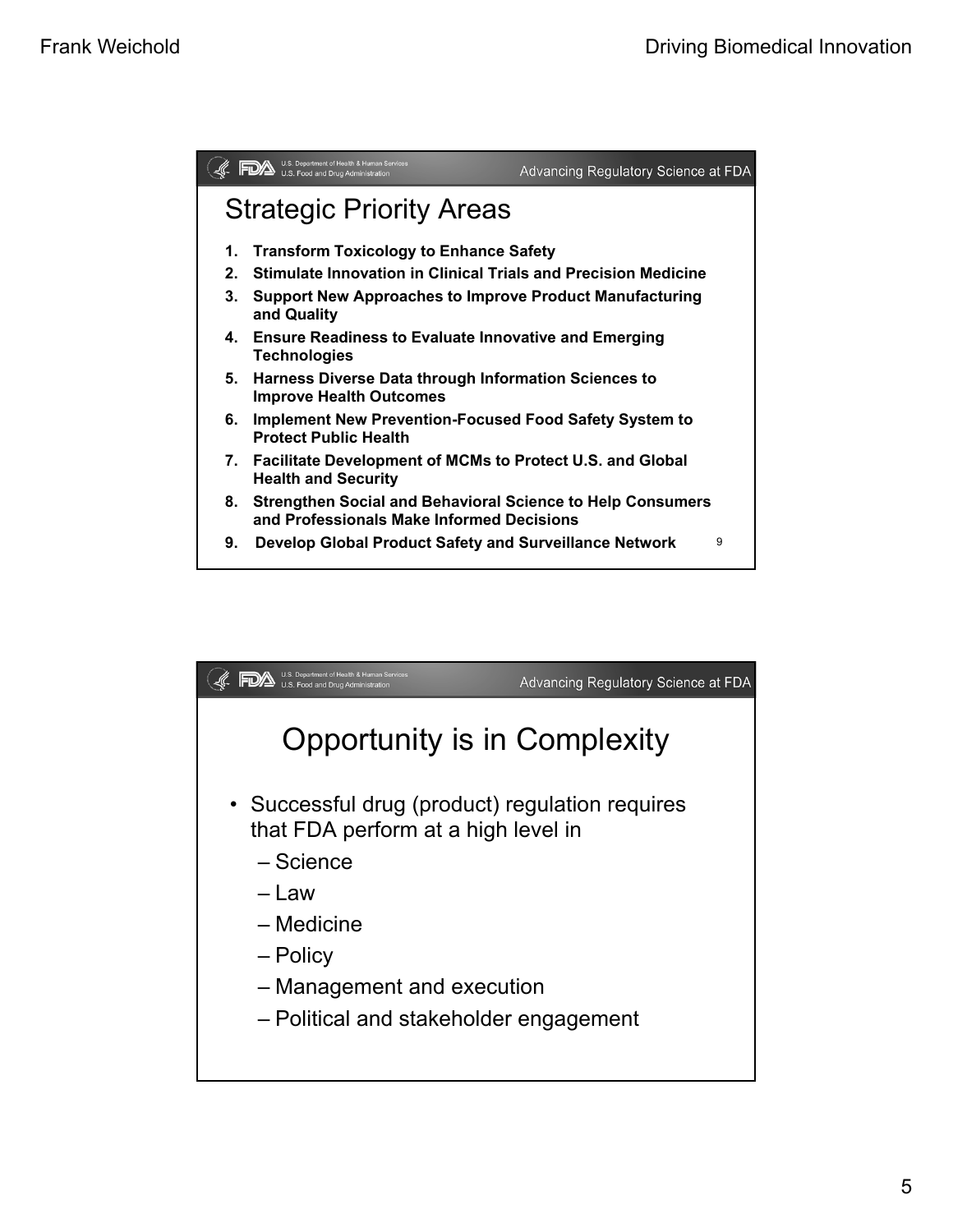

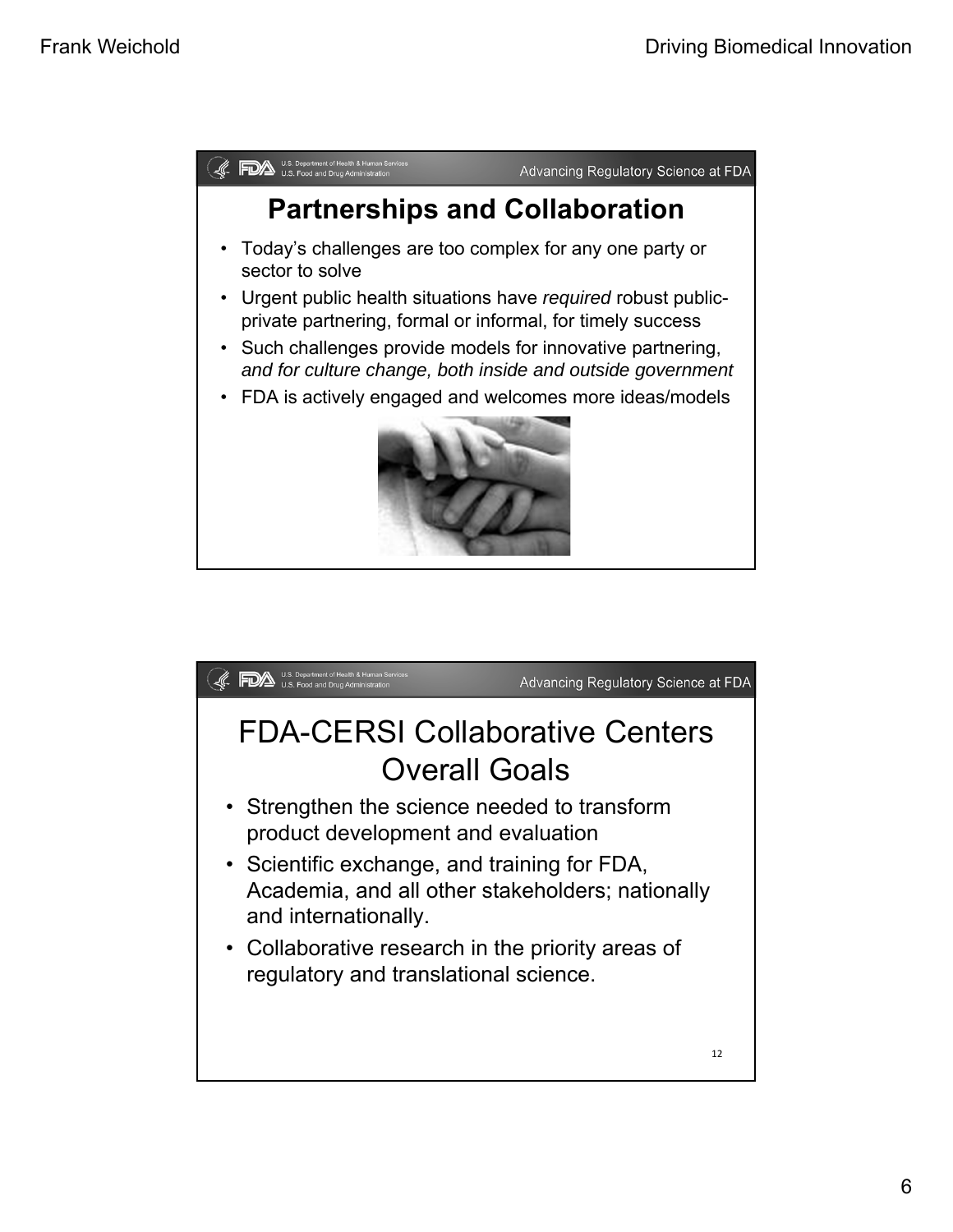

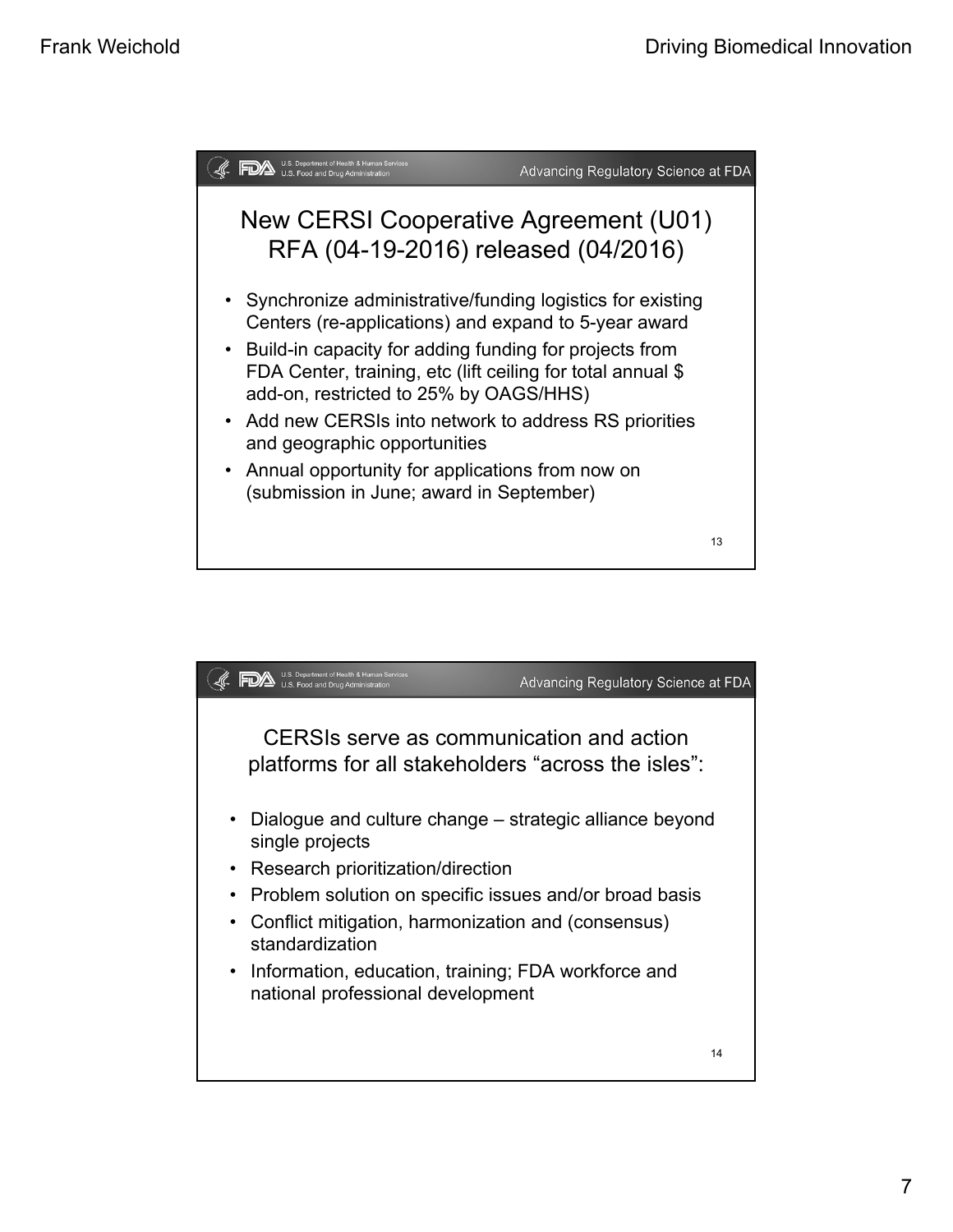

| U.S. Department of Health & Human Services<br>U.S. Food and Drug Administration                                                                                       | Advancing Regulatory Science at FDA |                                                                         |  |
|-----------------------------------------------------------------------------------------------------------------------------------------------------------------------|-------------------------------------|-------------------------------------------------------------------------|--|
| <b>CERSI Workshops</b>                                                                                                                                                |                                     |                                                                         |  |
| <b>Workshop Topic</b>                                                                                                                                                 | <b>CERSI</b>                        | <b>Event Date/Location</b>                                              |  |
| Building the National Evaluation System for Medical<br>Devices: Using Real-World Evidence to Improve Device<br><b>Safety and Effectiveness</b>                        | UM<br><b>CERSI</b>                  | March 24, 2016<br>UMD School of Pharmacy 20 N.<br>Pine Street, Rm. N103 |  |
| <b>Quantitative Assessment of Assumptions to Support</b><br><b>Extrapolation of Efficacy in Pediatrics</b>                                                            | UM<br>CERSI                         | June 1, 2016<br><b>FDA White Oak</b>                                    |  |
| <b>Pediatric Master Protocols</b>                                                                                                                                     | UM<br>CERSI                         | Sept. 23, 2016<br>FDA White Oak                                         |  |
| <b>Substitutability of Generic Drugs: Perceptions and</b><br><b>Reality</b>                                                                                           | UHU.<br>CERSI                       | November 18, 2016<br>FDA White Oak                                      |  |
| <b>Patient Preference Study Methods</b>                                                                                                                               | All<br><b>CERSIS</b>                | April 2017<br>FDA White Oak                                             |  |
| Natural Language Processing: Potential to Improve the<br>Quality and Completeness of Data Used in<br>Pharmacoepidemiologic Electronic Health Record<br><b>Studies</b> | UCSF-<br>Stanford<br><b>CERSI</b>   | June 2017<br>FDA White Oak                                              |  |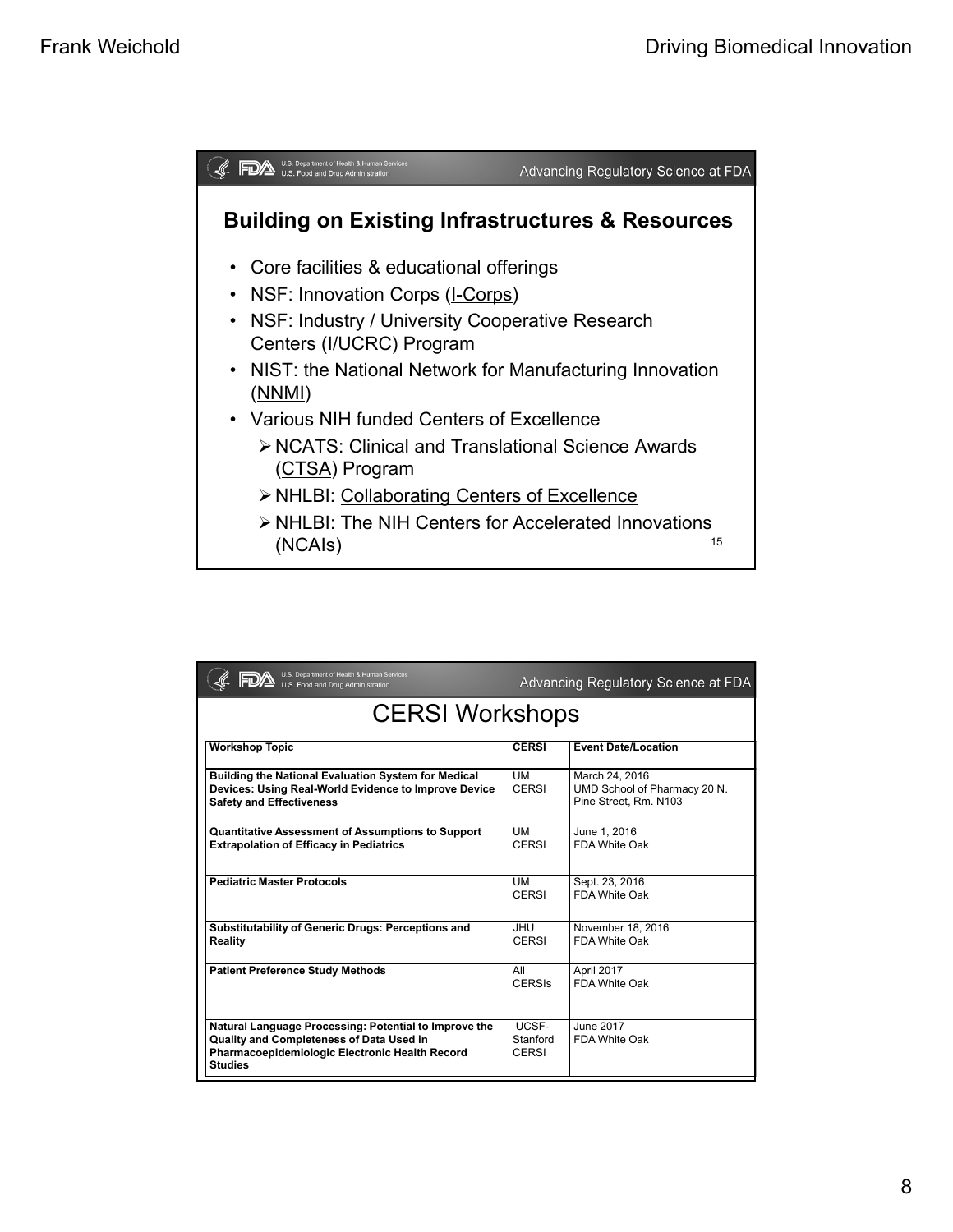

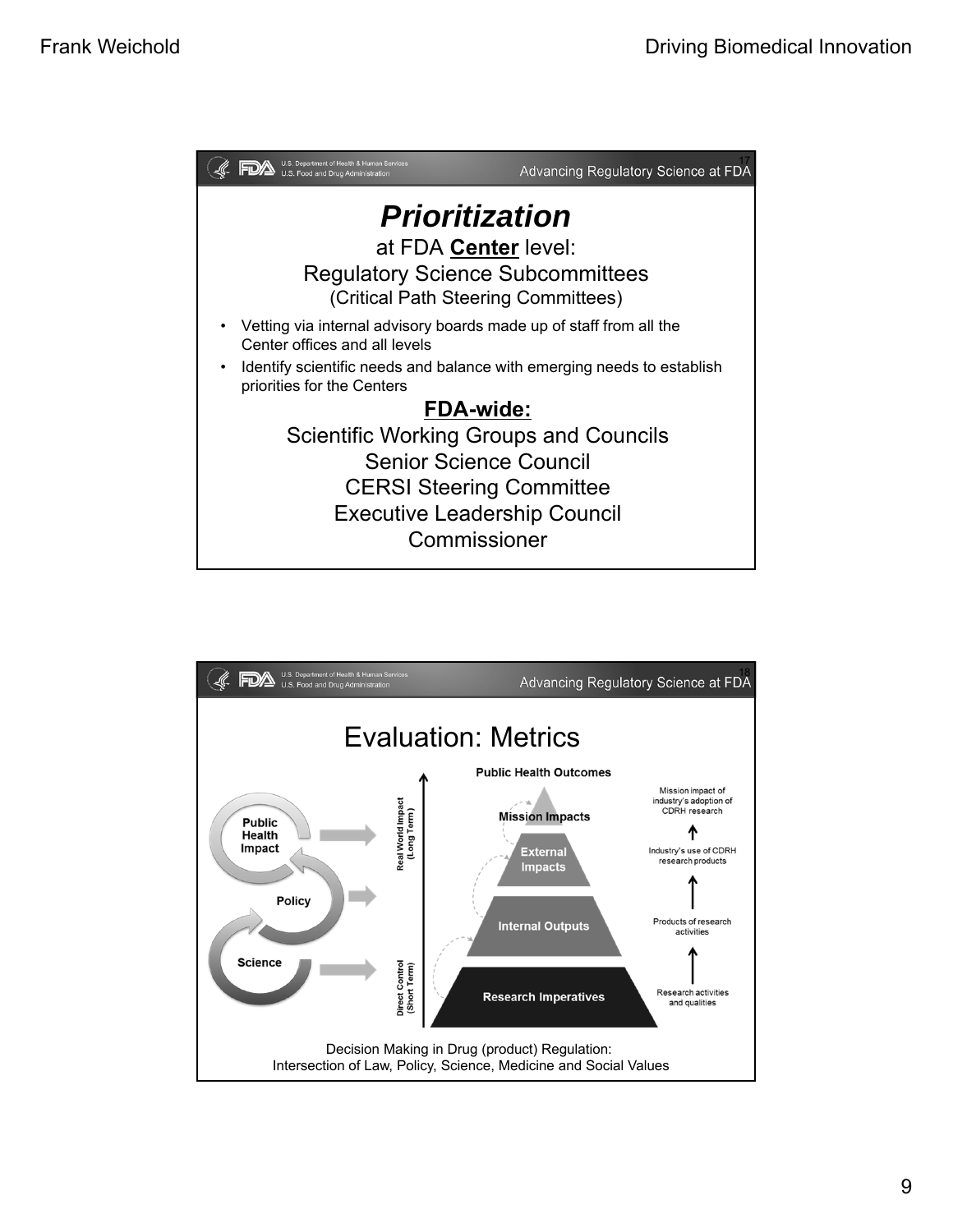

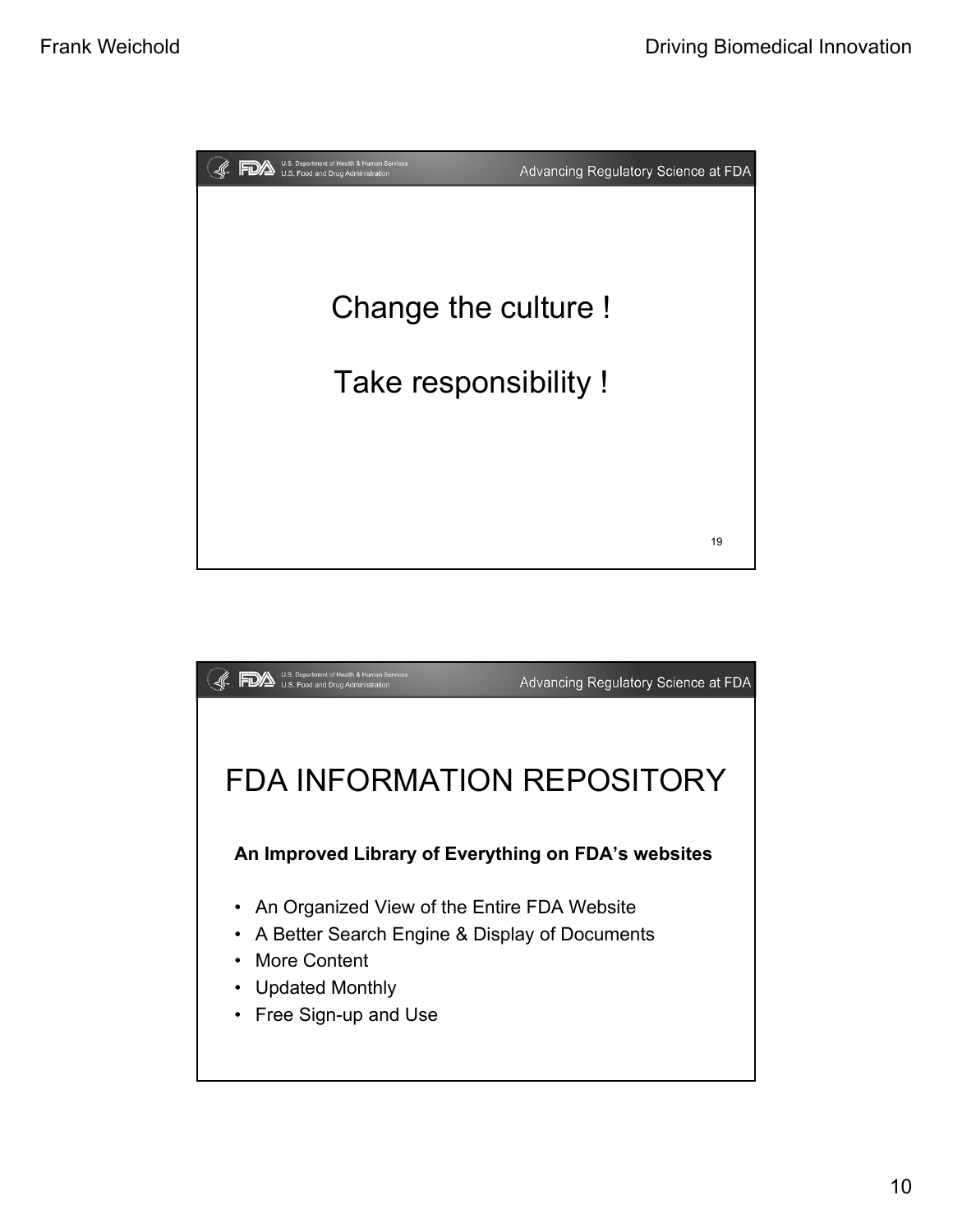

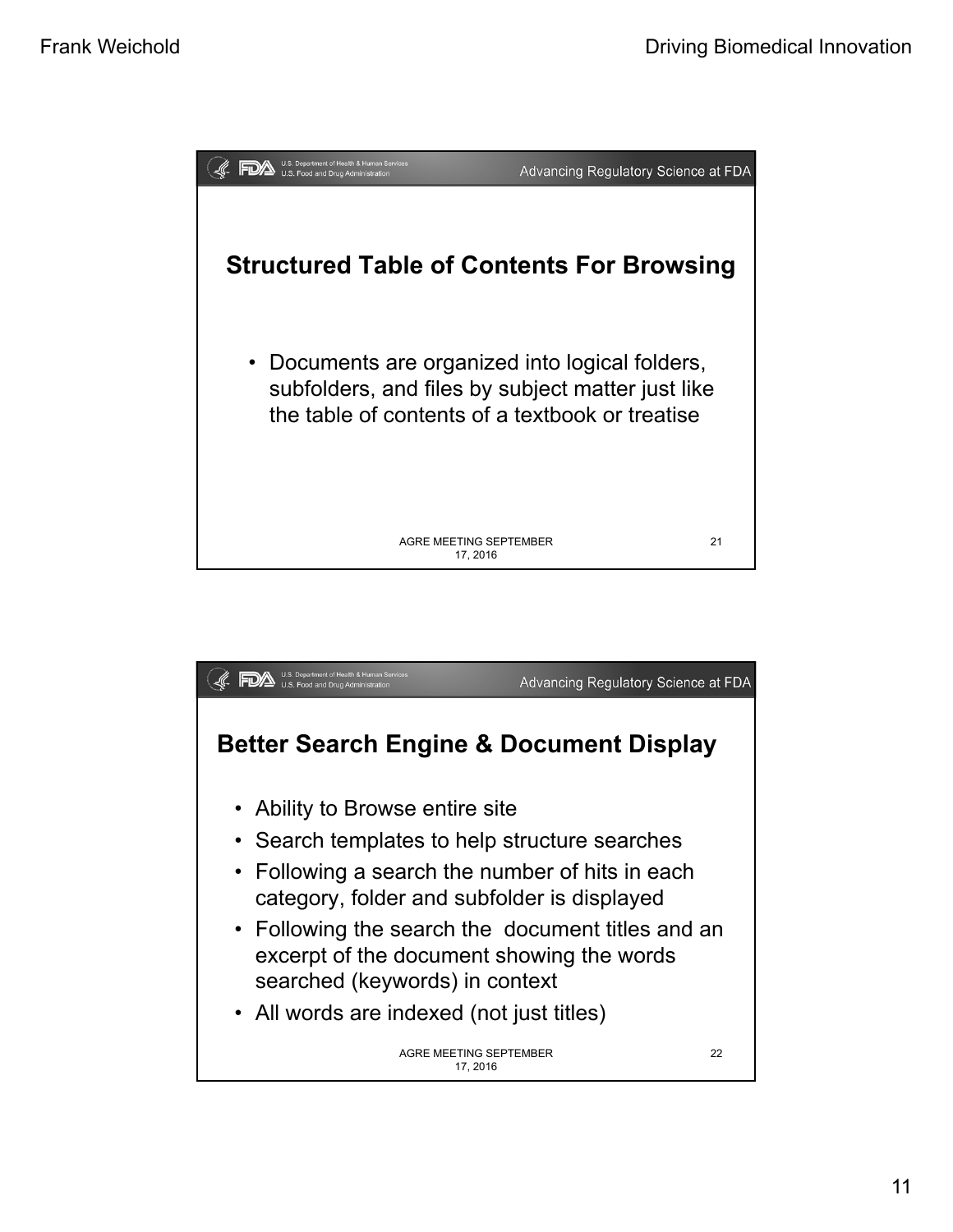| U.S. Department of Health & Human Services<br>U.S. Food and Drug Administration                                                                                                                                                                                                                                                                                                                                                                                                                                                                                                                                                                                          | Advancing Regulatory Science at FDA |
|--------------------------------------------------------------------------------------------------------------------------------------------------------------------------------------------------------------------------------------------------------------------------------------------------------------------------------------------------------------------------------------------------------------------------------------------------------------------------------------------------------------------------------------------------------------------------------------------------------------------------------------------------------------------------|-------------------------------------|
| More Content - Items not on the FDA Web<br><b>Site</b>                                                                                                                                                                                                                                                                                                                                                                                                                                                                                                                                                                                                                   |                                     |
| The Code of Federal Regulation<br>$\bullet$<br>- Plus the full text of all Proposed and Final Regulations -<br>• Includes Preambles<br>• Authoritative Texts and Articles Describing FDA's legal and regulatory<br>responsibilities<br>- FDA Blue Book of 1998<br>- Congressional Research Service Reports on Amendments to the FD& C<br>Act and monographs on FDA Centers, Office of Regulatory Affairs, and<br>their functions since 2000<br>NIH-IRB Guide Book<br>NIH-Office of Human Research Protection<br>Good Clinical Practices – Response to Inquiries<br>The CDER Handbook<br><b>DESI Final Report</b><br>Transcripts of AV presentations (not on FDA website) |                                     |
| AGRE MEETING SEPTEMBER<br>17, 2016                                                                                                                                                                                                                                                                                                                                                                                                                                                                                                                                                                                                                                       | 23                                  |

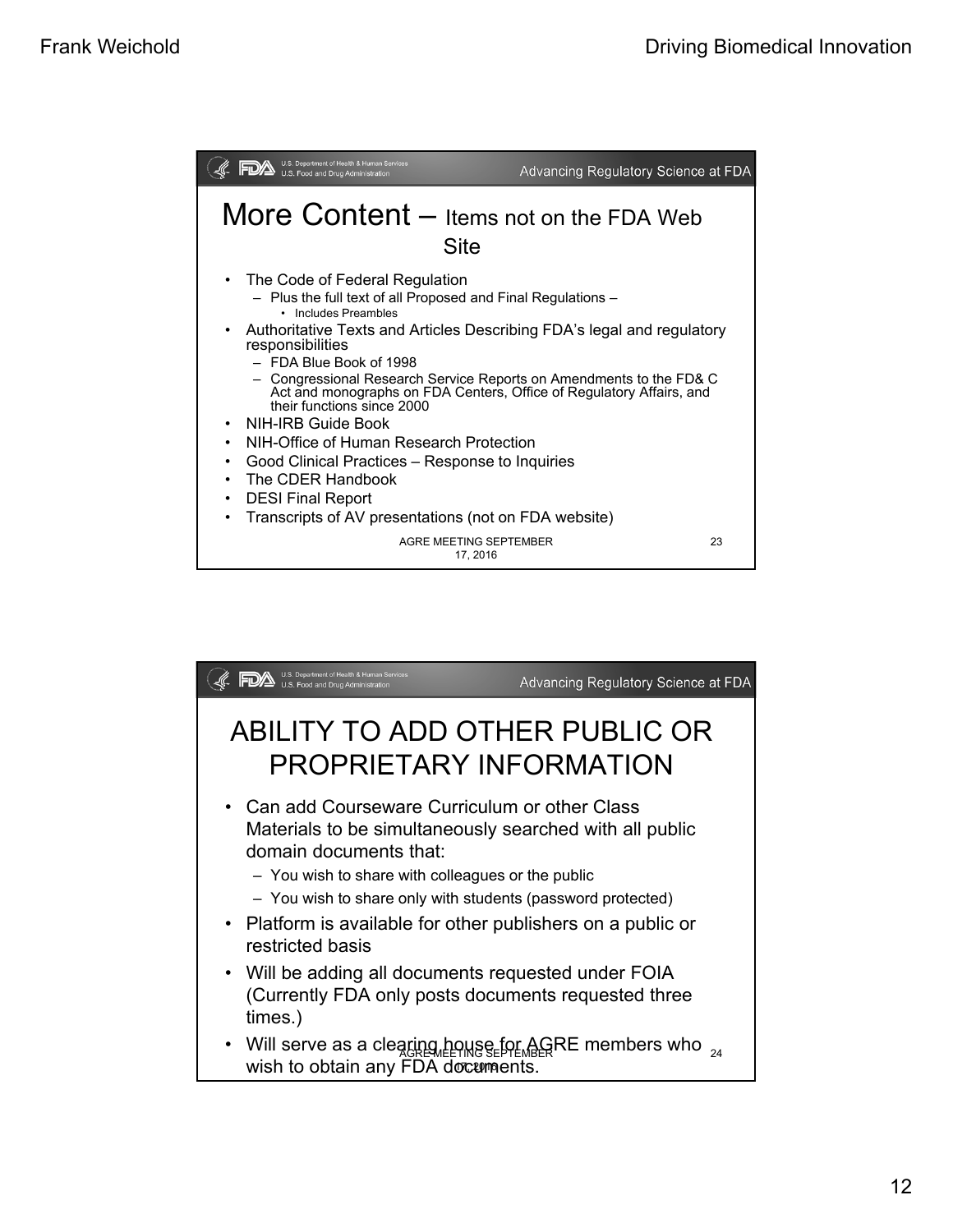